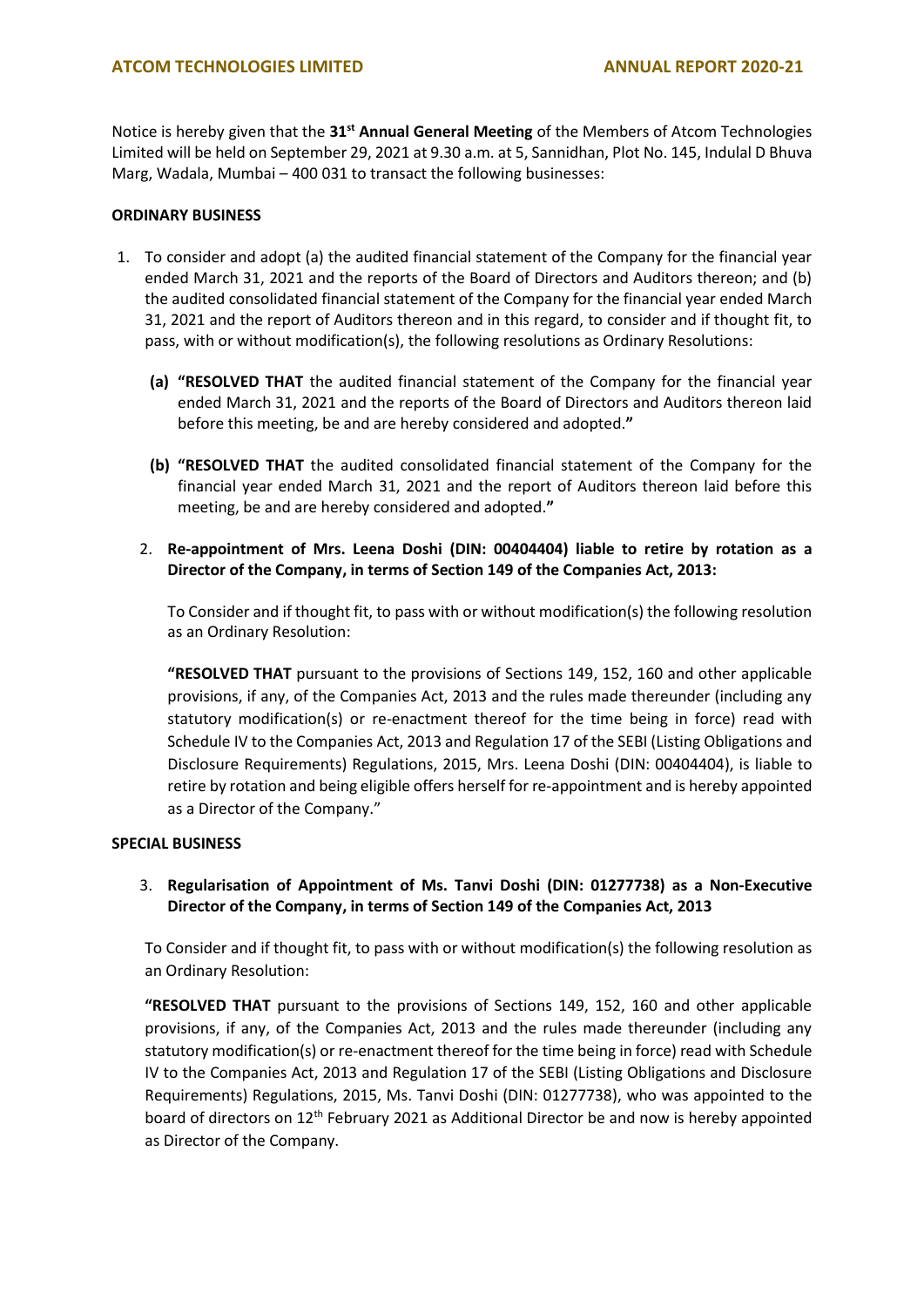**RESOLVED FURTHER THAT** the Board of Directors be and are hereby severally authorised to do all acts and take all such steps as may be necessary, proper or expedient to give effect to this resolution.**"**

# 4. **To consider restructuring and/or merge and/or otherwise hive off subsidiary companies**

To Consider and if thought fit, to pass with or without modification(s) the following resolution as an Ordinary Resolution:

**"RESOLVED THAT** pursuant to applicable provisions of the Companies act, 2013 and other rules and regulations as may be amended and as may applicable from time to time the in-principal consent of the members of the Company is be and hereby accorded to the Board to look for the opportunity and prepare a strategy in best possible beneficial interest of the members of the company to restructure and/or merge and/or hive off subsidiary companies.

**RESOLVED FURTHER THAT** the members of the Board are be and hereby authorised to do negotiation and/or prepare strategy to give effect to this resolution with the concerned outsiders who may be interested in such arrangements.

**RESOLVED FURTHER THAT** any director of the company is authorised to sign and submit certified true copy of this resolution wherever required."

By order of the Board of Directors

Date : August 13, 2021 **Vikram Doshi** Place : Mumbai *Managing Director*

Registered Office Flat No 5, Sannidhan, Plot No. 145, Indulal D Bhuva Marg, Wadala Mumbai – 400 031 CIN: L29299MH1989PLC054224 | Phone: +91 22 35566211 Email: contact@atcomtech.co.in | Website: www.atcomtech.co.in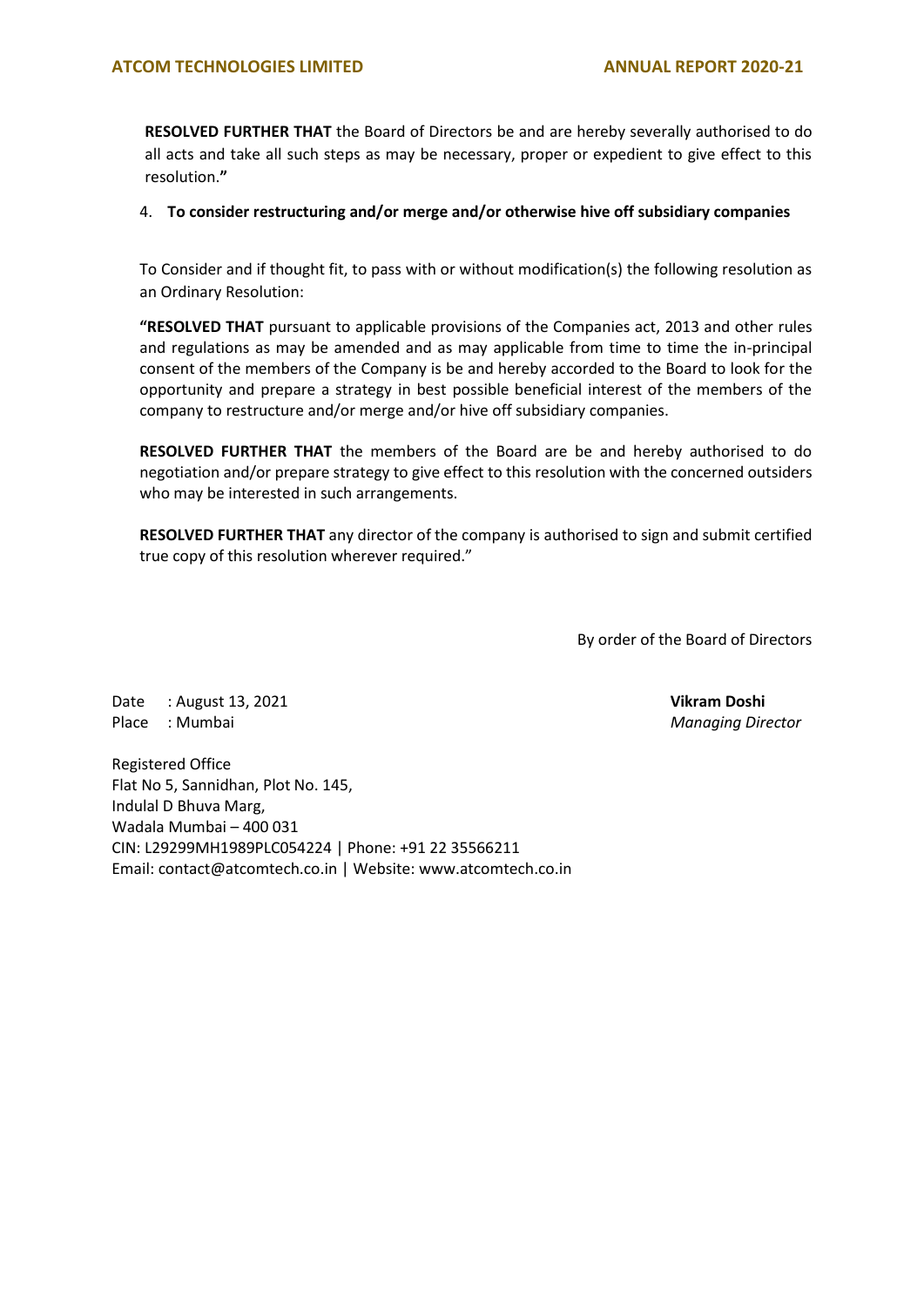NOTES:

- 1. A Statement pursuant to Section 102(1) of the Companies Act, 2013 ("the Act"), relating to the Special Business to be transacted at the Annual General Meeting ("Meeting") is annexed hereto.
- 2. **A member entitled to attend and vote at the Annual General Meeting is entitled to appoint a proxy to attend and vote on a poll instead of himself / herself and the proxy need not be a member of the Company. The instrument appointing the proxy should, however, be deposited at the registered office of the Company not less than forty-eight hours before the commencement of the Annual General Meeting.**

**A person can act as a proxy on behalf of members not exceeding fifty and holding in the aggregate not more than ten percent of the total share capital of the Company carrying voting rights. A member holding more than ten percent of the total share capital of the Company carrying voting rights may appoint a single person as proxy and such person shall not act as a proxy for any other person or shareholder. The holder of proxy shall prove his identity at the time of attending the Annual General Meeting. Attendance Slip, Proxy Form and the Route Map of the venue of the Meeting are annexed hereto.**

- 3. Corporate members intending to send their authorized representatives to attend the meeting are requested to send certified copy of Board Resolution or other governing body authorizing their representatives to attend and vote on their behalf at the meeting.
- 4. Members / proxies / authorized representatives should bring their copy of the Annual Report and Accounts along with duly filled Attendance Slip enclosed herewith to attend the Meeting.
- 5. Members who hold shares in dematerialized form are requested to write their DP ID and Client ID Numbers and those who hold shares in Physical form are requested to write their Folio Number in the Attendance Slip for attending the Meeting.
- 6. In case of joint holders attending the Meeting, only such joint holder who is higher in the order of Names will be entitled to vote.
- 7. The Register of Directors and Key Managerial Personnel and their shareholding, maintained under Section 170 of the Companies Act, 2013 ('the Act') and the Register of Contracts or Arrangements in which Directors are interested, maintained under Section 189 of the Act, will be available for inspection by the members at the Annual General Meeting.
- 8. The Register of Beneficial Owners, Register of Members and Share Transfer Book of the Company shall remain closed from Wednesday, the September 22, 2021 to Wednesday, September 29, 2021(both days inclusive) for the purpose of 31<sup>st</sup> Annual General Meeting.
- 9. The Annual Report 2020-21, the Notice of the 31<sup>st</sup> Annual General Meeting and instructions for e-voting, along with the attendance slip and proxy form, are being sent by electronic mode to members whose email addresses are registered with the Company / depository participant(s), unless a member has requested for a physical copy of the documents. For members who have not registered their email addresses, physical copies are being sent by the permitted mode.
- 10. The Securities and Exchange Board of India (SEBI) has mandated the submission of Permanent Account Number (PAN) by every participant in securities market. Members holding shares in physical form can submit their PAN details to Bigshare Services Private Limited.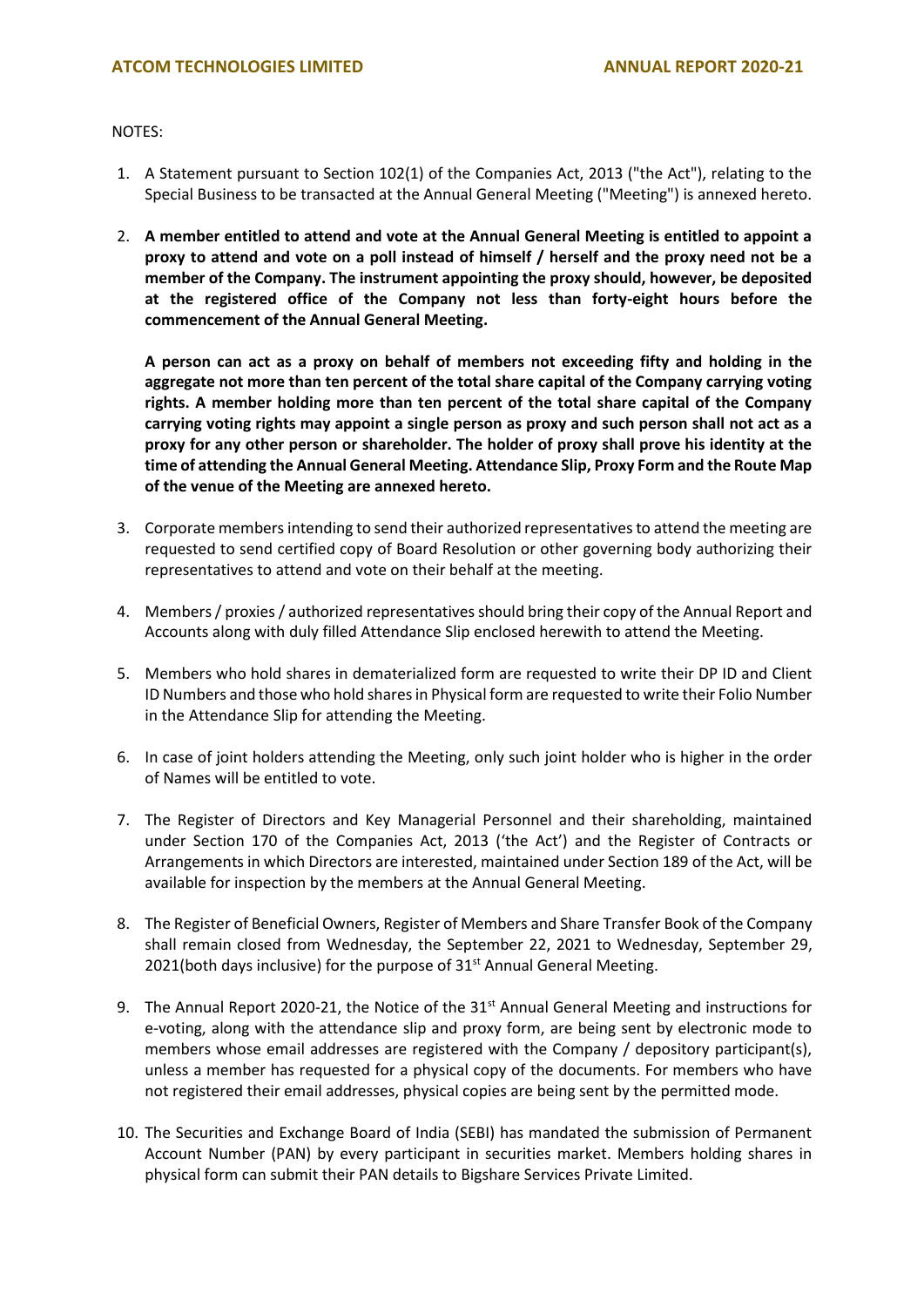- 11. As per Section 72 of the Act, the facility for making nomination is available for the Members in respect of the shares held by them. Members who have not yet registered their nomination are requested to register the same by submitting Form No. SH-13. Members holding shares in physical form may submit the same to Bigshare Services Private Limited. Members holding shares in electronic form may submit the same to their respective depository participant.
- 12. All documents referred to in the accompanying notice and explanatory statement are open for inspection at the registered office of the Company on all working days, except Saturday between 11:00 a.m. to 01:00 p.m. prior to the date of 31<sup>st</sup> Annual General Meeting of the Company.
- 13. Any member desiring any clarification/explanation in respect of the information given in this annual report is requested to submit query to the company at least 10 days in advance before the meeting so as to enable the management to keep information ready.
- 14. SEBI has decided that securities of listed companies can be transferred only in dematerialised form from a cut-off date, to be notified. In view of the above and to avail various benefits of dematerialisation, members are advised to dematerialise shares held by them in physical form.
- 15. To support the 'Green Initiative', Members who have not registered their e-mail addresses are requested to register the same with DPs or RTA of the Company.
- 16. Additional Information, pursuant to Regulation 36 read with Schedule V of the Securities and Exchange Board of India (Listing Obligations and Disclosure Requirements) Regulations, 2015, in respect of the directors seeking appointment / reappointment at the AGM, forms part of the Notice.
- 17. In compliance with the provisions of Section 108 of the Companies Act, 2013 read with Rule 20 of the Companies (Management and Administration) Rules, 2014, as amended from time to time, and Regulation 44 of Securities and Exchange Board of India (Listing Obligations and Disclosure Requirements) Regulations, 2015, the Members are provided with the facility to cast their vote electronically, through the e-voting services provided by NSDL, on all the resolutions set forth in this Notice. The Board has appointed Vishal N. Manseta, Practicing Company Secretary as the Scrutinizer to scrutinize the e-voting / ballot process in a fair and transparent manner.
- 18. The e-voting period commences on Sunday, September 26, 2021 at 9:00 a.m. and ends on Tuesday, September 28, 2021 at 5:00 p.m. During this period, members of the Company holding shares either in physical form or in dematerialized form, as on the Cut-off date i.e. September 22, 2021, may cast their vote electronically. The members will not be able to cast their vote electronically beyond the date and time mentioned above and the e-voting module will be disabled by NSDL for voting thereafter. The voting rights of the members shall be in proportion to their share in the paid-up equity share capital of the Company as on the Cut-off date i.e. September 22, 2021. Once the vote on a resolution is cast by the member, he/she shall not be allowed to change it subsequently or cast the vote again.
- 19. The facility for voting through ballot papers will also be made available at the AGM and the members attending the AGM who have not already cast their votes by remote e-voting shall be able to exercise their right at the AGM through ballot process. The Members who have cast their votes by remote e-voting prior to the AGM may attend the AGM but shall not be entitled to cast their votes again.
- 20. If Members are opting for remote e-voting, they shall not vote by poll paper and vice versa. However, in case Members cast their vote both by poll paper and by remote e-voting, then voting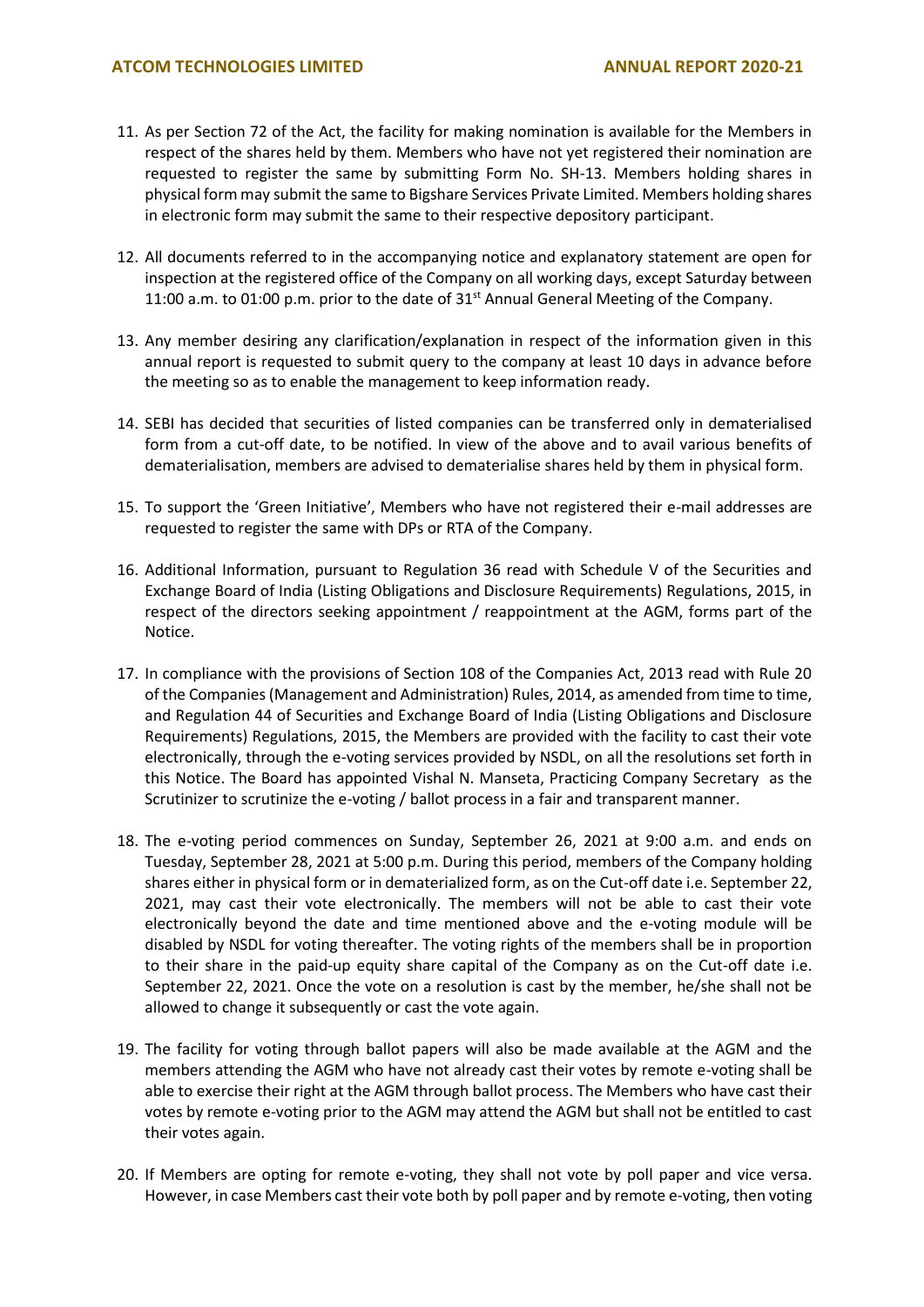done through remote e-voting shall prevail and voting done by poll paper will be treated as invalid.

- 21. The Scrutinizers shall immediately after the conclusion of the voting at the meeting, first count the votes of the valid poll paper cast at the  $31^{st}$  Annual General Meeting. They shall then proceed to unblock the votes cast through remote e-voting in the presence of at least two witnesses not in the employment of the Company. The Scrutinizers thereafter shall submit their report to the Chairperson after completion of their scrutiny. The result of the voting will be announced within forty-eight hours of the conclusion of the 31<sup>st</sup> Annual General Meeting at the Registered Office of the Company.
- 22. The results declared along with the Scrutinizer's report shall be placed on the Company's website www.atcomtech.co.in and on the website of NSDL and shall also be intimated to the BSE Limited and National Stock Exchange of India Limited where shares of the Company are listed.
- 23. The route map of the venue of the Annual General Meeting is appended to this Report. The prominent landmark near the venue is Allahabad Bank (Wadala Branch).
- 24. A detailed list of instructions for e-voting is annexed to this Notice.

By order of the Board of Directors

Date : August 13, 2021 **Vikram Doshi** Place : Mumbai *Managing Director*

Registered Office Flat No 5, Sannidhan, Plot No. 145, Indulal D Bhuva Marg, Wadala Mumbai – 400 031 CIN: L29299MH1989PLC054224 | Phone: +91 22 35566211 Email: contact@atcomtech.co.in | Website: www.atcomtech.co.in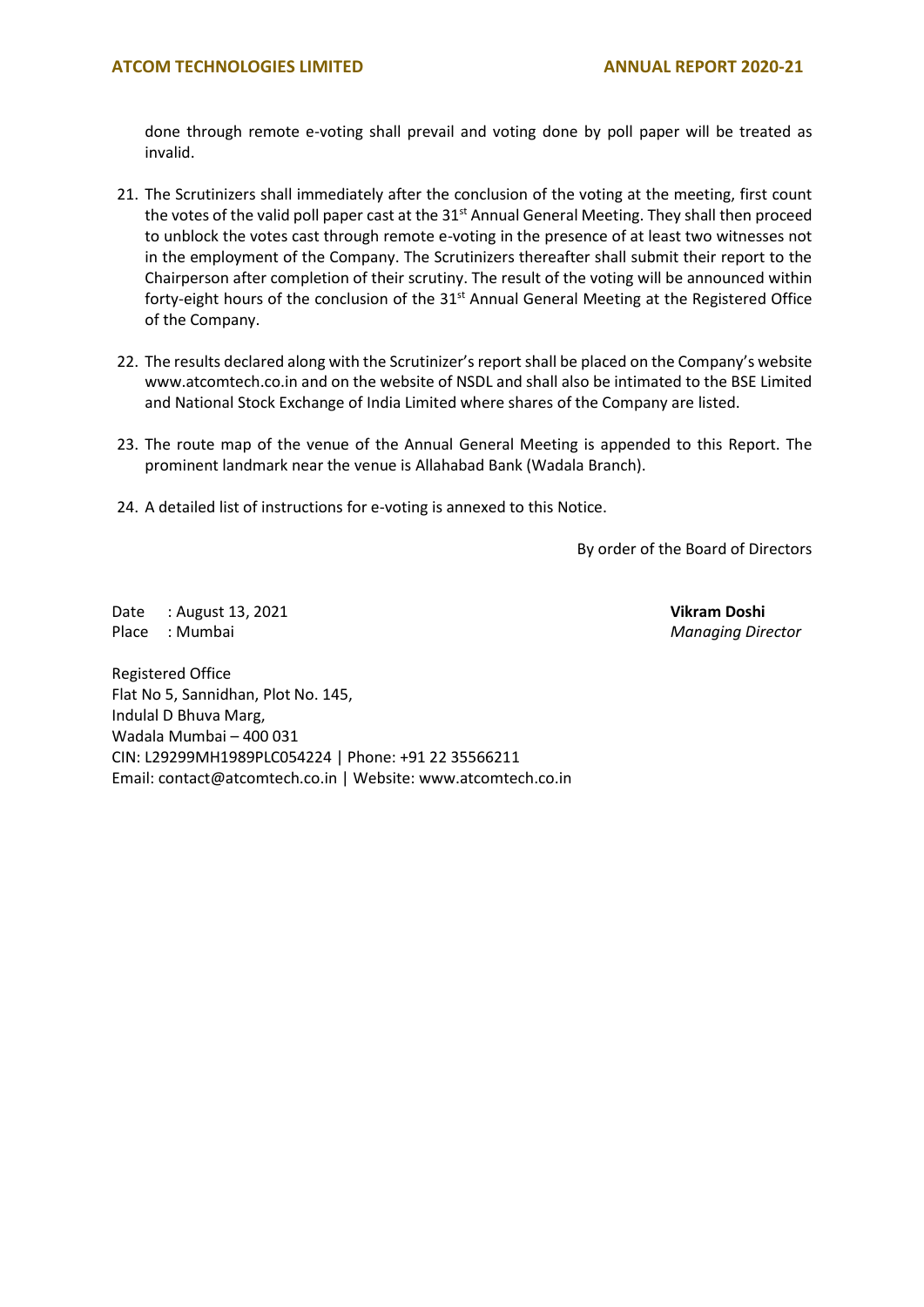#### **ANNEXURE TO NOTICE**

# **Explanatory Statement**

*(Pursuant to Section 102 of the Companies Act, 2013 and Other Applicable Provisions)*

# **ITEM NO. 2**

As per provisions of the Companies Act, 2013 and other rules and regulations as may be applicable form time to time Mrs. Leena Doshi (DIN : 00404404) is liable to retire by rotation and being eligible to be re-appointed offers herself for re-appointment and the Company has received a notice as required under the provisions of Section 160 of the Companies Act, 2013 from a member proposing the candidature of Mrs. Leena Doshi as Director of the Company

The Company has received a declaration from Mrs. Leena Doshi, confirming that she meets the criteria of Director as prescribed under the Companies Act, 2013 and the SEBI (Listing Obligations and Disclosure Requirements) Regulations, 2015 and that she is not debarred from holding the office of Director by virtue of any order of Securities and Exchange Board of India or any other such authority. The Board is of the view that Mrs. Leena Doshi experience will be of immense value to the Company. The Directors, therefore, recommend, the resolution appearing under Item No. 2 of the accompanying Notice for your approval.

Except for Mr. Vikram Doshi, Ms. Tanvi Doshi and Mrs. Leena Doshi, none of the Directors or Key Managerial Personnel (KMP) of the Company or their relatives are concerned or interested in the resolution.

# **ITEM NO.3**

As per provisions of the Companies Act, 2013 and other rules and regulations as may be applicable form time to time Ms. Tanvi Doshi (DIN : 01277738) was appointed as an additional director and as per provisions of the act needs to be regularised at this Annual General Meeting and the Company has received a notice as required under the provisions of Section 160 of the Companies Act, 2013 from a member proposing the candidature of Ms. Tanvi Doshi as Director of the Company

The Company has received a declaration from Ms. Tanvi Doshi, confirming that she meets the criteria of Director as prescribed under the Companies Act, 2013 and the SEBI (Listing Obligations and Disclosure Requirements) Regulations, 2015 and that she is not debarred from holding the office of Director by virtue of any order of Securities and Exchange Board of India or any other such authority. The Board is of the view that Ms. Tanvi Doshi experience will be of immense value to the Company. The Directors, therefore, recommend, the resolution appearing under Item No. 3 of the accompanying Notice for your approval.

Except for Mr. Vikram Doshi, Ms. Tanvi Doshi and Mrs. Leena Doshi, none of the Directors or Key Managerial Personnel (KMP) of the Company or their relatives are concerned or interested in the resolution.

Brief resume of Ms. Leena Doshi and Ms. Tanvi Doshi as stipulated under Securities and Exchange Board of India (Listing Obligations and Disclosure Requirements) Regulations, 2015, is provided in the Annexure of the Notice of 31<sup>st</sup> Annual General Meeting.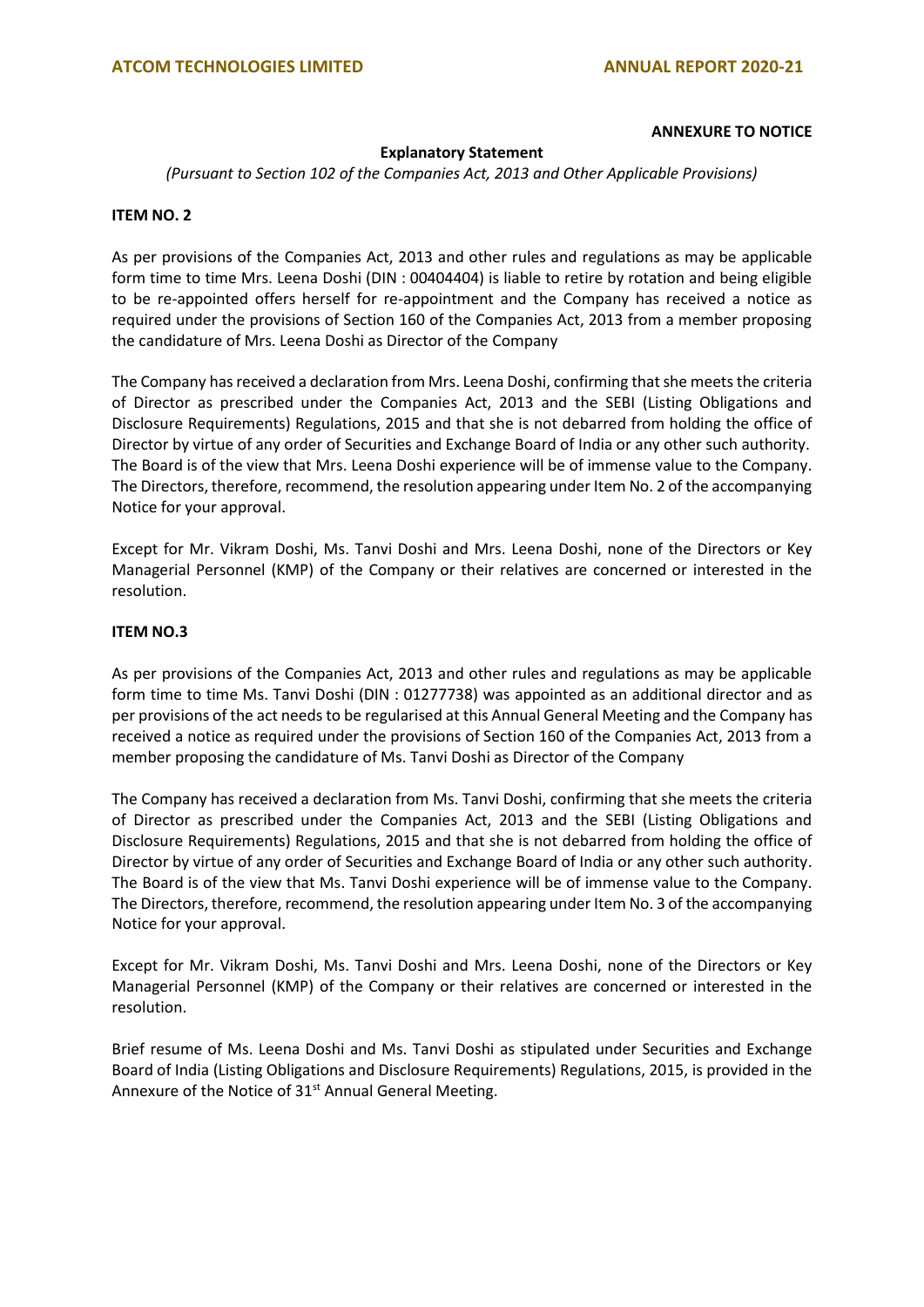# **ATCOM TECHNOLOGIES LIMITED ANNUAL REPORT 2020-21**

# **Item No. 4**

The Subsidiaries of the Company are not operational and considering the present market situation and the after effects of global pandemic COVID  $-$  19 the management is of the opinion that the operations shall be cost effective and result oriented. Considering the motive of the management in line with the present situation it is proposed to either restructure or to hive off or merge the subsidiary(ies) depending upon best possible opportunity available.

As per provisions of the act, for such matters approval of member is required and hence it is proposed that in principal approval of members be sought empowering board to discuss the opportunities with concerned outside party(ies) as and when possible. Hence it is an enabling resolution.

Since it is an enabling resolution no draft documents can be prepared.

None of the directors of the company are interested in this resolution.

By order of the Board of Directors

Date : August 13, 2021 **Vikram Doshi** Place : Mumbai *Managing Director*

Registered Office

Flat No 5, Sannidhan, Plot No. 145, Indulal D Bhuva Marg, Wadala Mumbai – 400 031 CIN: L29299MH1989PLC054224 | Phone: +91 22 35566211 Email: contact@atcomtech.co.in | Website: www.atcomtech.co.in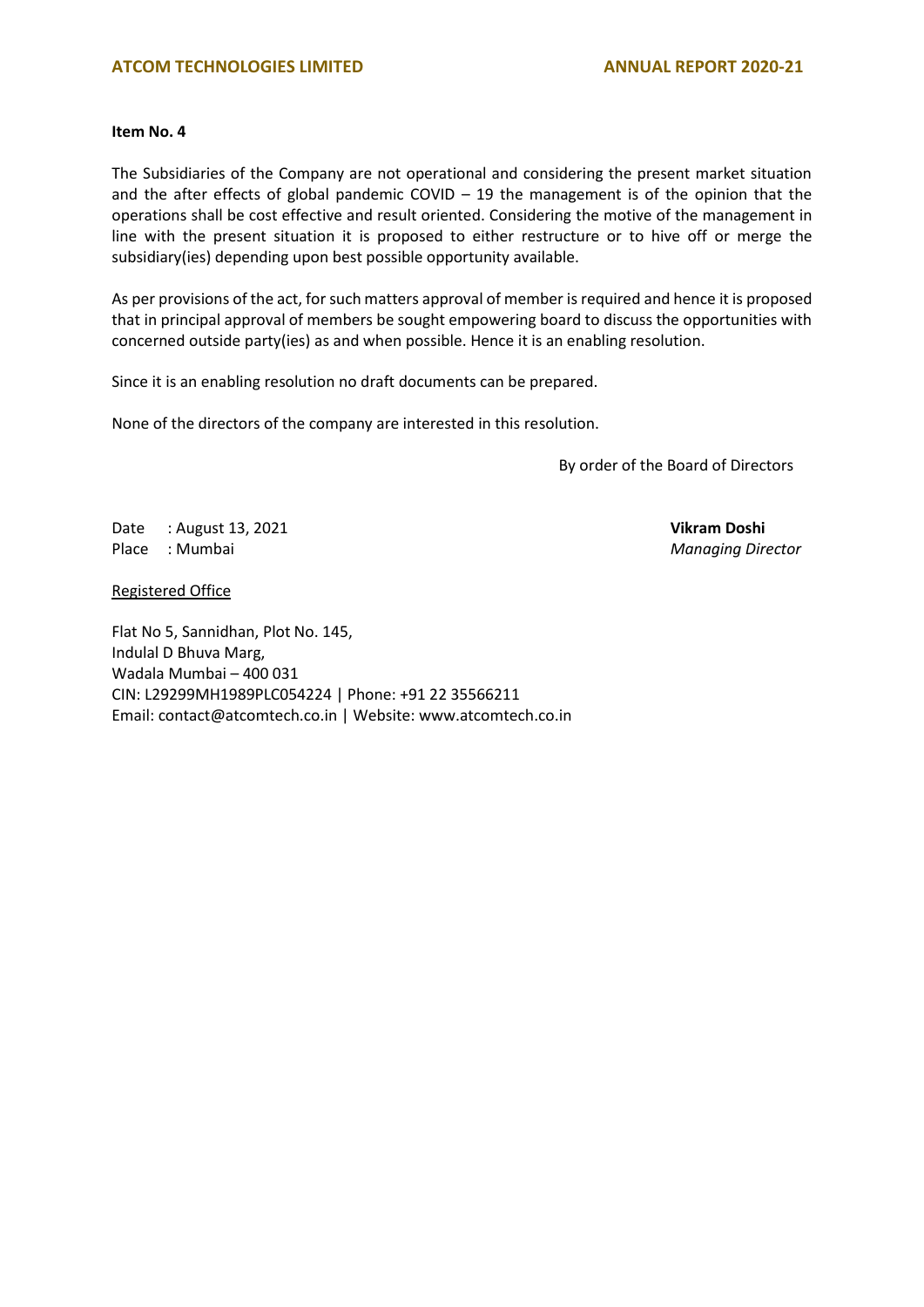# **Additional Information of Director recommended for appointment / re-appointment**

*(Pursuant to the Regulation 36(3) of the Securities and Exchange Board of India (Listing Obligations and Disclosure Requirements) Regulations, 2015)*

# **1. Mrs. Leena Doshi**

| Age                                       |                | 55 Years                                           |
|-------------------------------------------|----------------|----------------------------------------------------|
| Date of Appointment on the Board          |                | April 8, 2019                                      |
| Qualification                             |                | <b>BA</b>                                          |
| Nature of Expertise in functional areas   |                | Wide experience in the field of Human Resource     |
| Terms and conditions of Appointment       | $\ddot{\cdot}$ | Mrs. Leena Doshi was appointed as a Non-           |
|                                           |                | Executive Director, liable to retire by rotation   |
| Shareholding in the Company as on March   | $\ddot{\cdot}$ | <b>NIL</b>                                         |
| 31, 2021                                  |                |                                                    |
| Relationship with other Directors / Key   | $\ddot{\cdot}$ | Mother of Harsh Doshi and not related to any       |
| <b>Managerial Personnel</b>               |                | other Director / Key Managerial Personnel          |
| Number of meetings of the Board attended  |                | 6                                                  |
| during the year                           |                |                                                    |
| Directorships of other Boards as on March | $\ddot{\cdot}$ | $\mathbf{1}$ .<br><b>Vaarad Ventures Limited</b>   |
| 31, 2021                                  |                | Atco Water Technologies Limited<br>2.              |
|                                           |                | Varuna Drinking Water Solutions Limited<br>3.      |
|                                           |                | <b>GeoThermal Water Limited</b><br>4.              |
|                                           |                | 5.<br>Kimaya Shoppe Limited                        |
|                                           |                | Anew Electronic Industries Private Limited<br>6.   |
|                                           |                | 7.<br>Doshi Enterprises Private Limited            |
|                                           |                | Print Superb Printers Private Limited<br>8.        |
|                                           |                | 9.<br>Covet Securities and Leasing Private Limited |
| Membership/Chairmanship of Committees     | $\ddot{\cdot}$ | Audit Committee - Member of Vaarad Ventures        |
| of other Boards as on March 31, 2021      |                | Limited                                            |
|                                           |                |                                                    |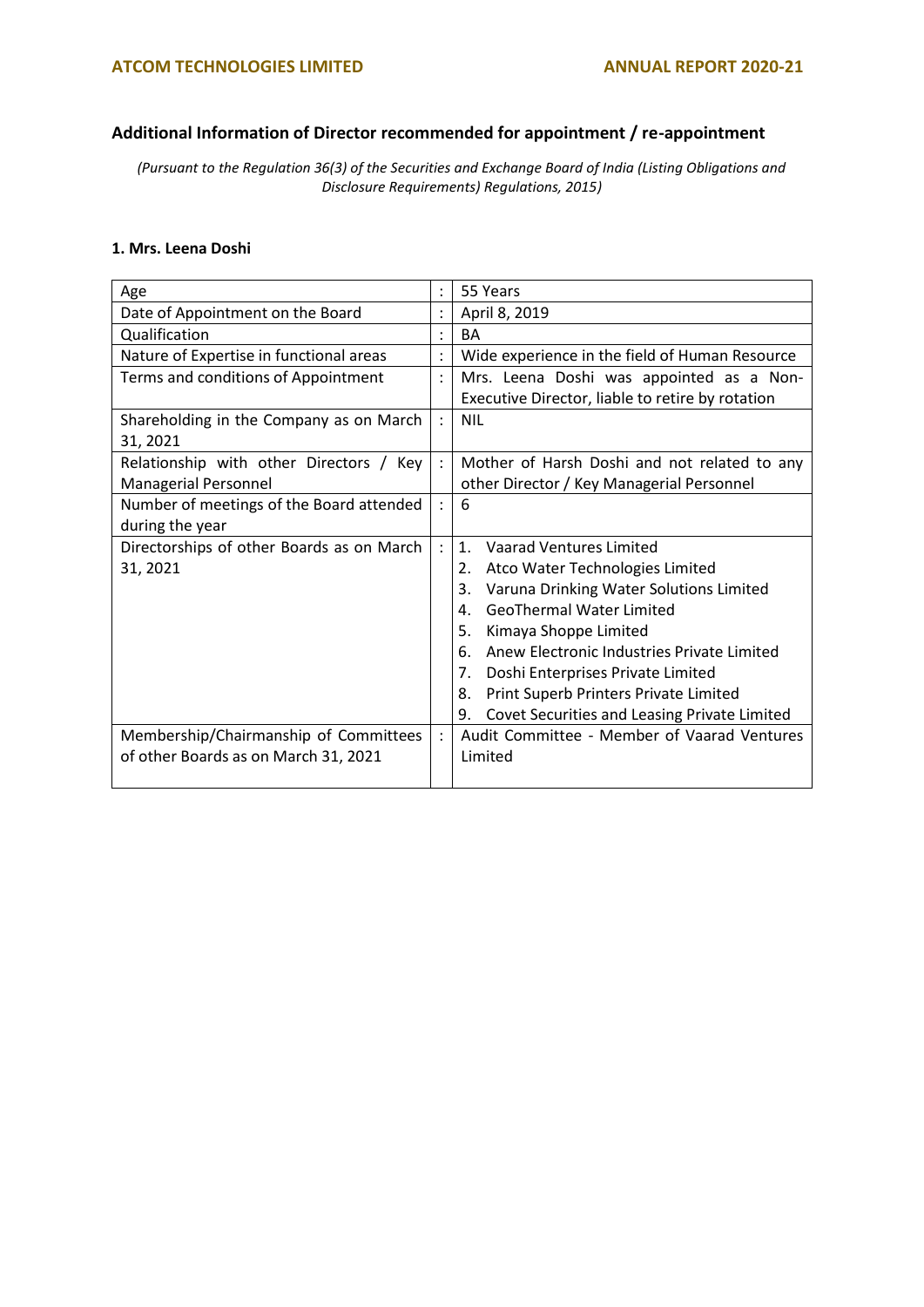# 2. **Tanvi Doshi**

| Age                                                                           | $\bullet$            | 32 Years                                                                                                                             |
|-------------------------------------------------------------------------------|----------------------|--------------------------------------------------------------------------------------------------------------------------------------|
| Date of Appointment on the Board                                              |                      | February 12, 2021                                                                                                                    |
| Qualification                                                                 | $\bullet$            | CA                                                                                                                                   |
| Nature of Expertise in functional areas                                       | $\ddot{\cdot}$       | Wide experience in the field of Finance and<br>Accounting                                                                            |
| Terms and conditions of Appointment                                           | $\ddot{\phantom{a}}$ | Ms. Tanvi Doshi was appointed as a Non-<br>Executive Director(Additional Director), liable to<br>retire by rotation                  |
| Shareholding in the Company as on March<br>31, 2021                           | $\ddot{\cdot}$       | <b>NIL</b>                                                                                                                           |
| Relationship with other Directors / Key<br><b>Managerial Personnel</b>        | $\ddot{\cdot}$       | Daughter of Mr. Vikram Doshi and Mrs. Leena<br>Doshi and not related to any other Director / Key<br><b>Managerial Personnel</b>      |
| Number of meetings of the Board attended<br>during the year                   | $\ddot{\cdot}$       | $\mathbf{1}$                                                                                                                         |
| Directorships of other Boards as on March<br>31, 2021                         | $\ddot{\cdot}$       | 1.<br>Varuna Drinking Water Solutions Limited<br>Atcomaart Lead Services Private Limited<br>2.<br>3.<br>HATA BEVTECH PRIVATE LIMITED |
| Membership/Chairmanship of Committees<br>of other Boards as on March 31, 2021 |                      | <b>NIL</b>                                                                                                                           |

By order of the Board of Directors

Date : August 13, 2021 **Vikram Doshi** Place : Mumbai *Managing Director*

Registered Office Flat No 5, Sannidhan, Plot No. 145, Indulal D Bhuva Marg, Wadala Mumbai – 400 031 CIN: L29299MH1989PLC054224 | Phone: +91 22 35566211 Email: contact@atcomtech.co.in | Website: www.atcomtech.co.in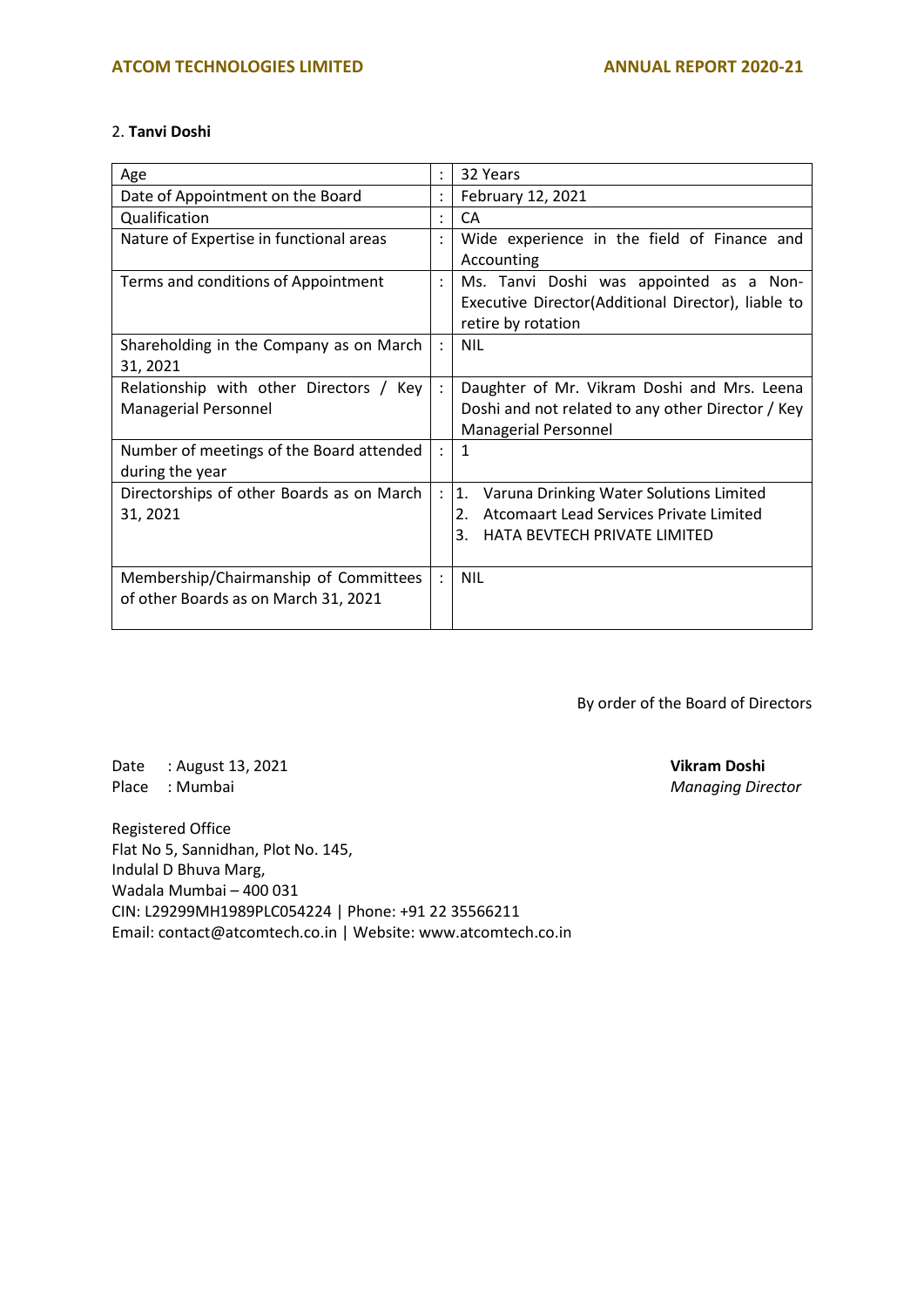## Instructions for e-voting

**The remote e-voting period begins on 26th September 2021 at 09:00 A.M. and ends on 28th September 2021 at 05:00 P.M. The remote e-voting module shall be disabled by NSDL for voting thereafter. The Members, whose names appear in the Register of Members / Beneficial Owners as on the record date (cut-off date) i.e. 22nd September 2021, may cast their vote electronically. The voting right of shareholders shall be in proportion to their share in the paid-up equity share capital of the Company as on the cut-off date, being 22nd September 2021.**

# **How do I vote electronically using NSDL e-Voting system?**

*The way to vote electronically on NSDL e-Voting system consists of "Two Steps" which are mentioned below:*

#### **Step 1: Access to NSDL e-Voting system**

#### **A) Login method for e-Voting for Individual shareholders holding securities in demat mode**

In terms of SEBI circular dated December 9, 2020 on e-Voting facility provided by Listed Companies, Individual shareholders holding securities in demat mode are allowed to vote through their demat account maintained with Depositories and Depository Participants. Shareholders are advised to update their mobile number and email Id in their demat accounts in order to access e-Voting facility.

Login method for Individual shareholders holding securities in demat mode is given below:

| <b>Type of shareholders</b>                                               | <b>Login Method</b>                                                                                                                                                                                                                                                                                                                                                                                                                                                                                                                                                                                                                                                                                                                                                                                                                                                                                                                                                                                                                                                                                                                                                                                                                                                                                                                                                                                                                                                                                                                                                             |
|---------------------------------------------------------------------------|---------------------------------------------------------------------------------------------------------------------------------------------------------------------------------------------------------------------------------------------------------------------------------------------------------------------------------------------------------------------------------------------------------------------------------------------------------------------------------------------------------------------------------------------------------------------------------------------------------------------------------------------------------------------------------------------------------------------------------------------------------------------------------------------------------------------------------------------------------------------------------------------------------------------------------------------------------------------------------------------------------------------------------------------------------------------------------------------------------------------------------------------------------------------------------------------------------------------------------------------------------------------------------------------------------------------------------------------------------------------------------------------------------------------------------------------------------------------------------------------------------------------------------------------------------------------------------|
| Individual Shareholders holding<br>securities in demat mode with<br>NSDL. | 1.<br>Existing IDeAS user can visit the e-Services website of NSDL Viz.<br>https://eservices.nsdl.com either on a Personal Computer or on a<br>mobile. On the e-Services home page click on the "Beneficial<br>Owner" icon under "Login" which is available under 'IDeAS'<br>section, this will prompt you to enter your existing User ID and<br>Password. After successful authentication, you will be able to see<br>e-Voting services under Value added services. Click on "Access to<br>e-Voting" under e-Voting services and you will be able to see e-<br>Voting page. Click on company name or e-Voting service provider<br>i.e. NSDL and you will be re-directed to e-Voting website of NSDL<br>for casting your vote during the remote e-Voting period.<br>2.<br>If you are not registered for IDeAS e-Services, option to register is<br>available at https://eservices.nsdl.com. Select "Register Online<br><b>IDeAS</b><br>Portal"<br>for<br>click<br>at<br>or<br>https://eservices.nsdl.com/SecureWeb/IdeasDirectReg.jsp<br>3.<br>Visit the e-Voting website of NSDL. Open web browser by typing<br>the following URL: https://www.evoting.nsdl.com/ either on a<br>Personal Computer or on a mobile. Once the home page of e-<br>Voting system is launched, click on the icon "Login" which is<br>available under 'Shareholder/Member' section. A new screen will<br>open. You will have to enter your User ID (i.e. your sixteen digit<br>demat account number hold with NSDL), Password/OTP and a<br>Verification Code as shown on the screen. After successful |
|                                                                           | authentication, you will be redirected to NSDL Depository site                                                                                                                                                                                                                                                                                                                                                                                                                                                                                                                                                                                                                                                                                                                                                                                                                                                                                                                                                                                                                                                                                                                                                                                                                                                                                                                                                                                                                                                                                                                  |
|                                                                           | wherein you can see e-Voting page. Click on company name or e-<br>Voting service provider i.e. NSDL and you will be redirected to e-                                                                                                                                                                                                                                                                                                                                                                                                                                                                                                                                                                                                                                                                                                                                                                                                                                                                                                                                                                                                                                                                                                                                                                                                                                                                                                                                                                                                                                            |
|                                                                           | Voting website of NSDL for casting your vote during the remote<br>e-Voting period.                                                                                                                                                                                                                                                                                                                                                                                                                                                                                                                                                                                                                                                                                                                                                                                                                                                                                                                                                                                                                                                                                                                                                                                                                                                                                                                                                                                                                                                                                              |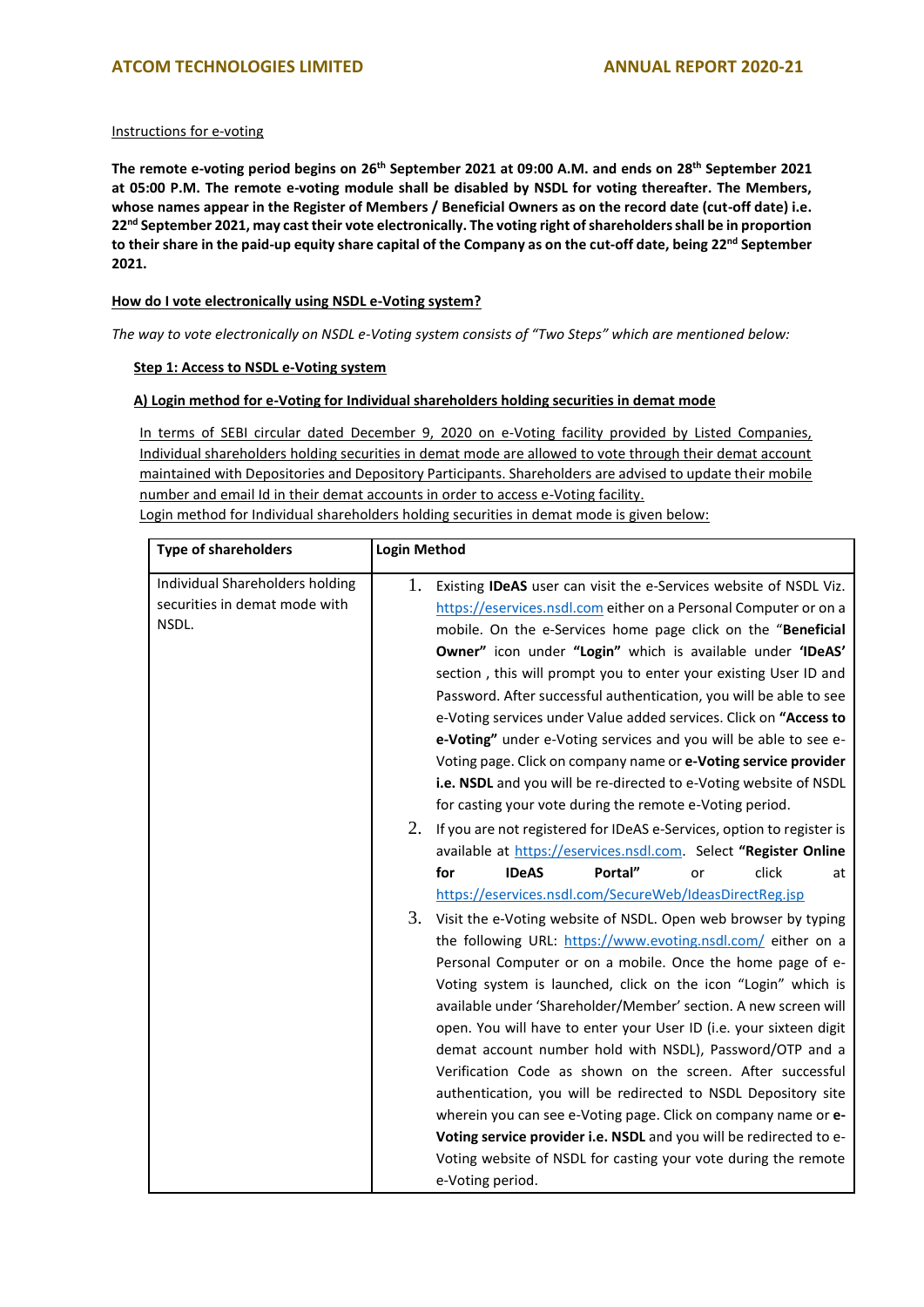|                                                                                                                 | 4. Shareholders/Members can also download NSDL Mobile App<br>"NSDL Speede" facility by scanning the QR code mentioned below<br>for seamless voting experience.<br><b>NSDL Mobile App is available on</b><br>Google Play<br>$\bigwedge$ App Store                                                                                                                                                                                                                                                                                                                           |
|-----------------------------------------------------------------------------------------------------------------|----------------------------------------------------------------------------------------------------------------------------------------------------------------------------------------------------------------------------------------------------------------------------------------------------------------------------------------------------------------------------------------------------------------------------------------------------------------------------------------------------------------------------------------------------------------------------|
| Individual Shareholders holding<br>securities in demat mode with<br><b>CDSL</b>                                 | Existing users who have opted for Easi / Easiest, they can login<br>1.<br>through their user id and password. Option will be made available<br>to reach e-Voting page without any further authentication. The<br><b>URL</b><br>for<br>Easiest<br>users<br>login<br>Easi<br>to<br>to<br>$\prime$<br>are<br>https://web.cdslindia.com/myeasi/home/login<br>or<br>www.cdslindia.com and click on New System Myeasi.                                                                                                                                                           |
|                                                                                                                 | After successful login of Easi/Easiest the user will be also able to<br>2.<br>see the E Voting Menu. The Menu will have links of e-Voting<br>service provider i.e. NSDL. Click on NSDL to cast your vote.                                                                                                                                                                                                                                                                                                                                                                  |
|                                                                                                                 | If the user is not registered for Easi/Easiest, option to register is<br>3.<br>available at<br>https://web.cdslindia.com/myeasi/Registration/EasiRegistration                                                                                                                                                                                                                                                                                                                                                                                                              |
|                                                                                                                 | Alternatively, the user can directly access e-Voting page by<br>4.<br>providing demat Account Number and PAN No. from a link in<br>www.cdslindia.com home page. The system will authenticate the<br>user by sending OTP on registered Mobile & Email as recorded in<br>the demat Account. After successful authentication, user will be<br>provided links for the respective ESP i.e. NSDL where the e-Voting<br>is in progress.                                                                                                                                           |
| Individual Shareholders (holding<br>securities in demat mode) login<br>through their depository<br>participants | You can also login using the login credentials of your demat account<br>through your Depository Participant registered with NSDL/CDSL for e-<br>Voting facility. upon logging in, you will be able to see e-Voting option. Click<br>on e-Voting option, you will be redirected to NSDL/CDSL Depository site<br>after successful authentication, wherein you can see e-Voting feature.<br>Click on company name or e-Voting service provider i.e. NSDL and you will<br>be redirected to e-Voting website of NSDL for casting your vote during the<br>remote e-Voting period |

**Important note:** Members who are unable to retrieve User ID/ Password are advised to use Forget User ID and Forget Password option available at abovementioned website.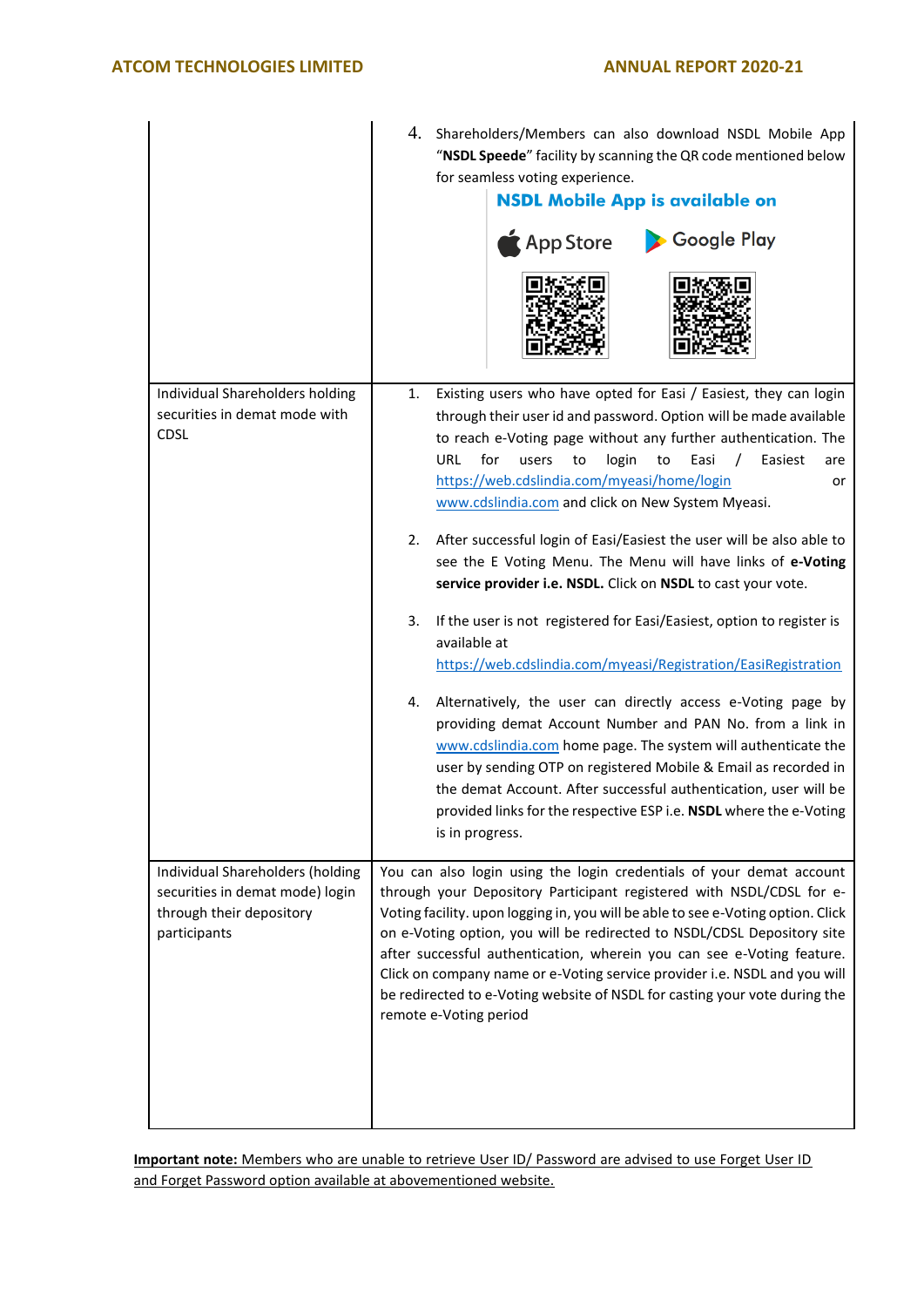**Helpdesk for Individual Shareholders holding securities in demat mode for any technical issues related to login through Depository i.e. NSDL and CDSL.**

| Login type |                                    |         | <b>Helpdesk details</b> |    |                                           |                                                                     |    |
|------------|------------------------------------|---------|-------------------------|----|-------------------------------------------|---------------------------------------------------------------------|----|
| Individual | <b>Shareholders</b>                | holding |                         |    |                                           |                                                                     |    |
|            | securities in demat mode with NSDL |         |                         |    |                                           |                                                                     |    |
|            |                                    |         |                         |    |                                           | Members facing any technical issue in login can contact NSDL        |    |
|            |                                    |         |                         |    |                                           | helpdesk by sending a request at evoting@nsdl.co.in or call at toll |    |
|            |                                    |         |                         |    | free no.: 1800 1020 990 and 1800 22 44 30 |                                                                     |    |
|            | Individual Shareholders holding    |         |                         |    |                                           | Members facing any technical issue in login can contact CDSL        |    |
|            | securities in demat mode with CDSL |         | helpdesk                | bv | sending a                                 | reguest                                                             | at |
|            |                                    |         |                         |    |                                           | helpdesk.evoting@cdslindia.com or contact at 022-23058738 or        |    |
|            |                                    |         | 022-23058542-43         |    |                                           |                                                                     |    |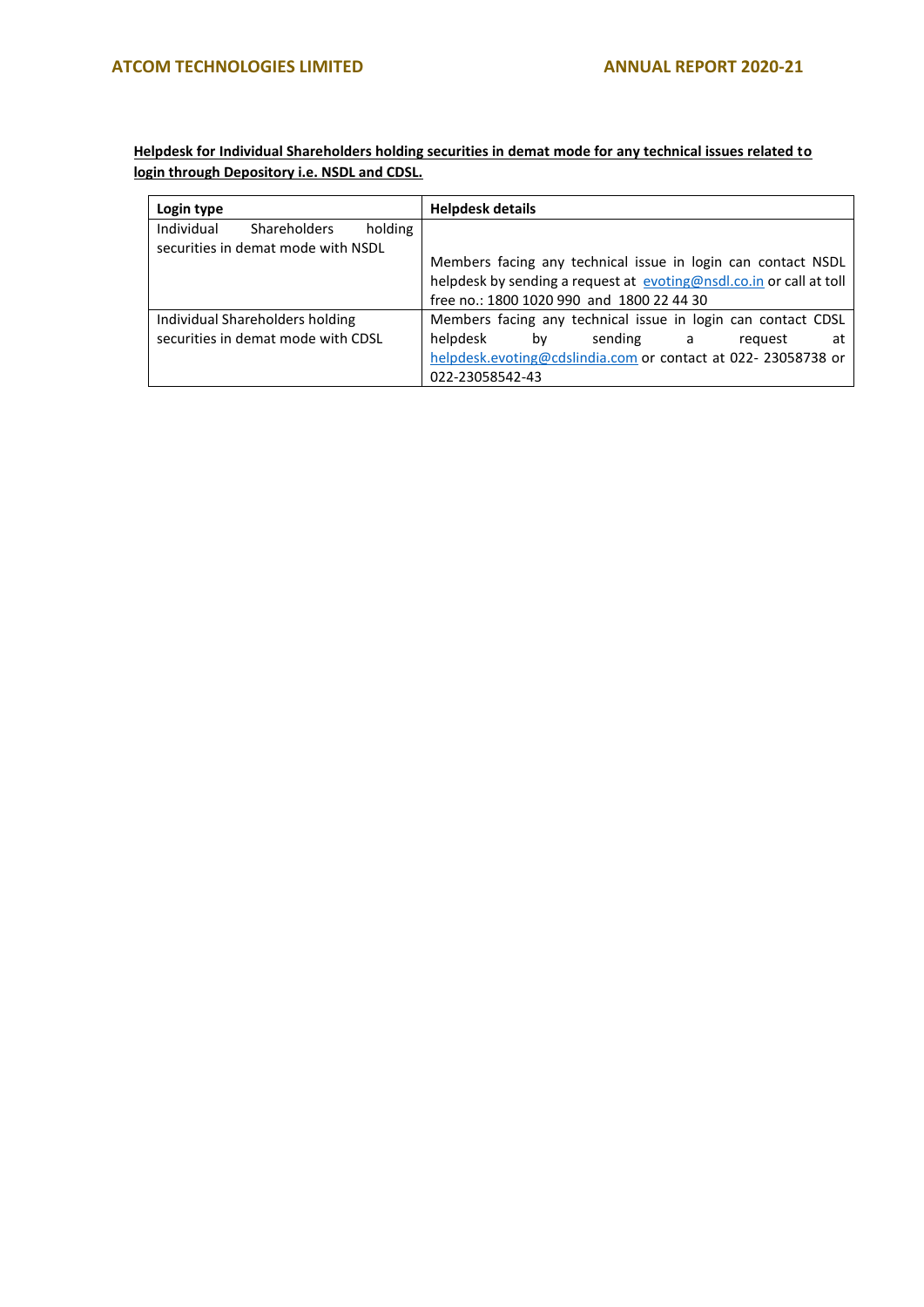**B) Login Method for e-Voting shareholders other than Individual shareholders holding securities in demat mode and shareholders holding securities in physical mode.**

#### **How to Log-in to NSDL e-Voting website?**

- 1. Visit the e-Voting website of NSDL. Open web browser by typing the following URL: <https://www.evoting.nsdl.com/> either on a Personal Computer or on a mobile.
- 2. Once the home page of e-Voting system is launched, click on the icon "Login" which is available under 'Shareholder/Member' section.
- 3. A new screen will open. You will have to enter your User ID, your Password/OTP and a Verification Code as shown on the screen. *Alternatively, if you are registered for NSDL eservices i.e. IDEAS, you can log-in at*

*<https://eservices.nsdl.com/> with your existing IDEAS login. Once you log-in to NSDL eservices after using your log-in credentials, click on e-Voting and you can proceed to Step 2 i.e. Cast your vote electronically.*

4. Your User ID details are given below :

| Manner of holding shares i.e. Demat (NSDL or Your User ID is:<br><b>CDSL) or Physical</b> |                                                                                                                                                                      |
|-------------------------------------------------------------------------------------------|----------------------------------------------------------------------------------------------------------------------------------------------------------------------|
| a) For Members who hold shares in demat<br>account with NSDL.                             | 8 Character DP ID followed by 8 Digit Client ID<br>For example if your DP ID is IN300*** and Client<br>is 12****** then your user ID is<br>ID.<br>IN300***12*******. |
| b) For Members who hold shares in demat<br>account with CDSL.                             | 16 Digit Beneficiary ID<br>For example if your Beneficiary ID<br>- is<br>12************** then your user ID<br>is.<br>17**************                               |
| c) For Members holding shares in Physical<br>Form.                                        | EVEN Number followed by Folio Number<br>registered with the company<br>For example if folio number is 001*** and EVEN<br>is 101456 then user ID is 101456001***      |

- 5. Password details for shareholders other than Individual shareholders are given below:
	- a) If you are already registered for e-Voting, then you can user your existing password to login and cast your vote.
	- b) If you are using NSDL e-Voting system for the first time, you will need to retrieve the 'initial password' which was communicated to you. Once you retrieve your 'initial password', you need to enter the 'initial password' and the system will force you to change your password.
	- c) How to retrieve your 'initial password'?
		- (i) If your email ID is registered in your demat account or with the company, your 'initial password' is communicated to you on your email ID. Trace the email sent to you from NSDL from your mailbox. Open the email and open the attachment i.e. a .pdf file. Open the .pdf file. The password to open the .pdf file is your 8 digit client ID for NSDL account, last 8 digits of client ID for CDSL account or folio number for shares held in physical form. The .pdf file contains your 'User ID' and your 'initial password'.
		- (ii) If your email ID is not registered, please follow steps mentioned below in **process for those shareholders whose email ids are not registered.**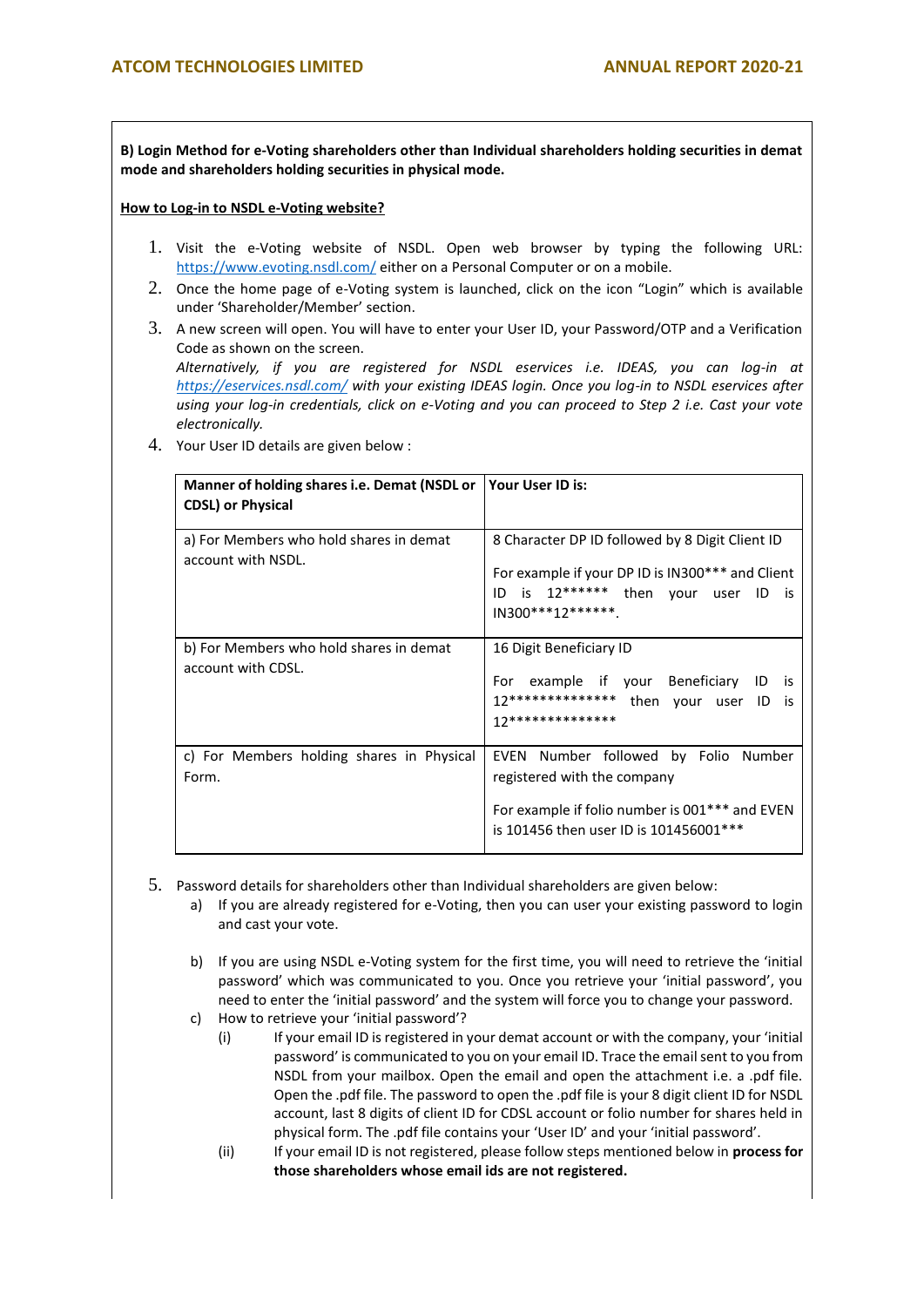- 6. If you are unable to retrieve or have not received the " Initial password" or have forgotten your password:
	- a) Click on "**[Forgot User Details/Password](https://www.evoting.nsdl.com/eVotingWeb/commonhtmls/NewUser.jsp)**?"(If you are holding shares in your demat account with NSDL or CDSL) option available on www.evoting.nsdl.com.
	- b) **[Physical User Reset Password](https://www.evoting.nsdl.com/eVotingWeb/commonhtmls/PhysicalUser.jsp)**?" (If you are holding shares in physical mode) option available o[n www.evoting.nsdl.com.](http://www.evoting.nsdl.com/)
	- c) If you are still unable to get the password by aforesaid two options, you can send a request at [evoting@nsdl.co.in](mailto:evoting@nsdl.co.in) mentioning your demat account number/folio number, your PAN, your name and your registered address etc.
	- d) Members can also use the OTP (One Time Password) based login for casting the votes on the e-Voting system of NSDL.
- 7. After entering your password, tick on Agree to "Terms and Conditions" by selecting on the check box.
- 8. Now, you will have to click on "Login" button.
- 9. After you click on the "Login" button, Home page of e-Voting will open.

# **Step 2: Cast your vote electronically on NSDL e-Voting system.**

# **How to cast your vote electronically on NSDL e-Voting system?**

- 1. After successful login at Step 1, you will be able to see all the companies "EVEN" in which you are holding shares and whose voting cycle
- 2. Select "EVEN" of company for which you wish to cast your vote during the remote e-Voting period Now you are ready for e-Voting as the Voting page opens.
- 3. Cast your vote by selecting appropriate options i.e. assent or dissent, verify/modify the number of shares for which you wish to cast your vote and click on "Submit" and also "Confirm" when prompted.
- 4. Upon confirmation, the message "Vote cast successfully" will be displayed.
- 5. You can also take the printout of the votes cast by you by clicking on the print option on the confirmation page.
- **6.** Once you confirm your vote on the resolution, you will not be allowed to modify your vote.

# **General Guidelines for shareholders**

- 1. Institutional shareholders (i.e. other than individuals, HUF, NRI etc.) are required to send scanned copy (PDF/JPG Format) of the relevant Board Resolution/ Authority letter etc. with attested specimen signature of the duly authorized signatory(ies) who are authorized to vote, to the Scrutinizer by e-mail to *vishal\_manseta@rediffmail.com* with a copy marked to [evoting@nsdl.co.in.](mailto:evoting@nsdl.co.in)
- 2. It is strongly recommended not to share your password with any other person and take utmost care to keep your password confidential. Login to the e-voting website will be disabled upon five unsuccessful attempts to key in the correct password. In such an event, you will need to go through the "Forgot User [Details/Password?](https://www.evoting.nsdl.com/eVotingWeb/commonhtmls/NewUser.jsp)" or "[Physical User Reset Password?](https://www.evoting.nsdl.com/eVotingWeb/commonhtmls/PhysicalUser.jsp)" option available on www.evoting.nsdl.com to reset the password.
- 3. In case of any queries, you may refer the Frequently Asked Questions (FAQs) for Shareholders and evoting user manual for Shareholders available at the download section o[f www.evoting.nsdl.com](http://www.evoting.nsdl.com/) or call on toll free no.: 1800 1020 990 and 1800 22 44 30 or send a request to Sagar Gudhate at [evoting@nsdl.co.in](mailto:evoting@nsdl.co.in)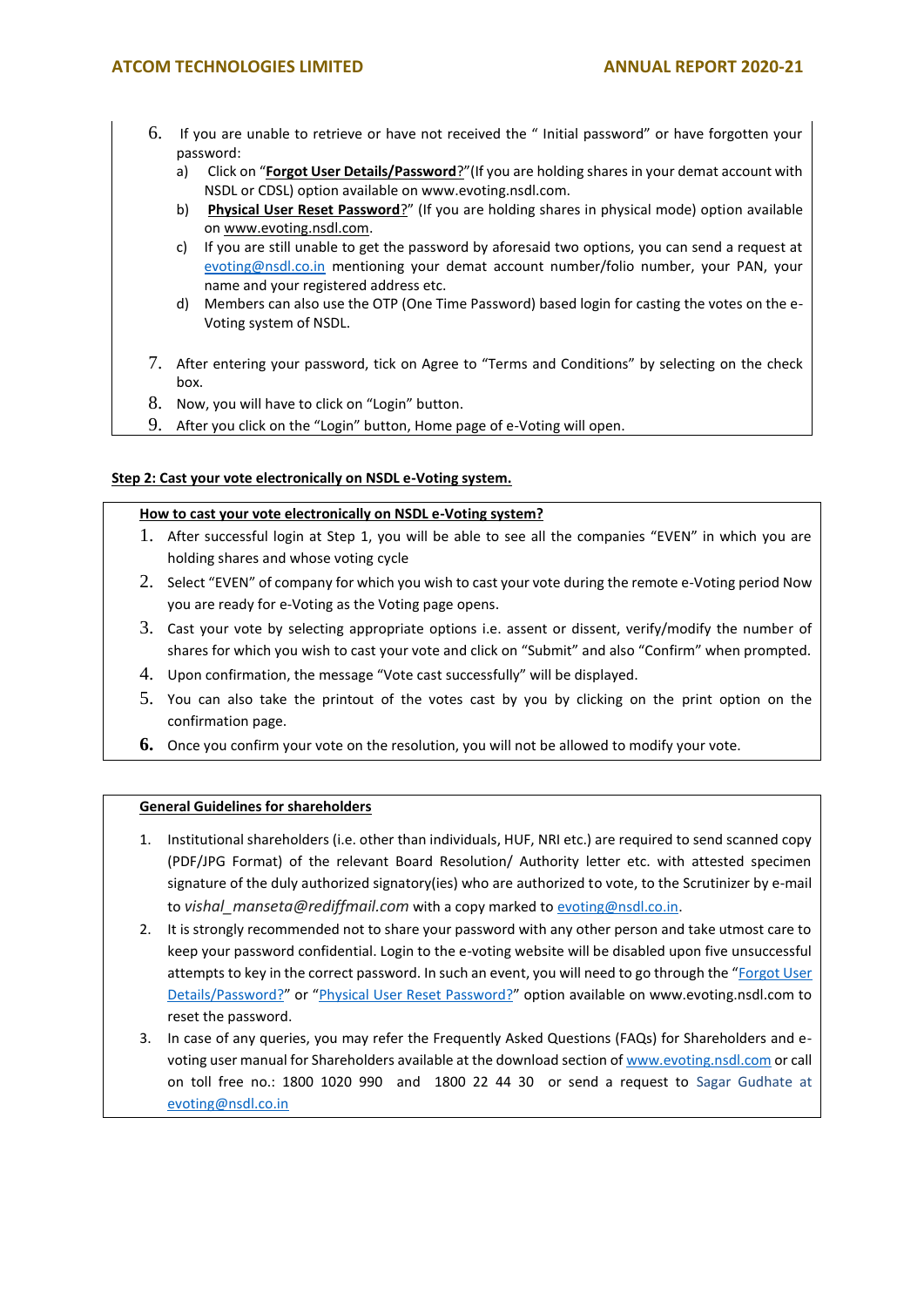**Process for those shareholders whose email ids are not registered with the depositories/ company for procuring user id and password and registration of e mail ids for e-voting for the resolutions set out in this notice**:

- 1. In case shares are held in physical mode please provide Folio No., Name of shareholder, scanned copy of the share certificate (front and back), PAN (self attested scanned copy of PAN card), AADHAR (self attested scanned copy of Aadhar Card) by email to *contact@atcomtech.co.in*
- 2. In case shares are held in demat mode, please provide DPID-CLID (16 digit DPID + CLID or 16 digit beneficiary ID), Name, client master or copy of Consolidated Account statement, PAN (self attested scanned copy of PAN card), AADHAR (self attested scanned copy of Aadhar Card) to *contact@atcomtech.co.in.* If you are an Individual shareholders holding securities in demat mode, you are requested to refer to the login method explained at **step 1 (A**) i.e. **Login method for e-Voting for Individual shareholders holding securities in demat mode**.
- 3. Alternatively shareholder/members may send a request to [evoting@nsdl.co.in](mailto:evoting@nsdl.co.in) for procuring user id and password for e-voting by providing above mentioned documents.
- 4. In terms of SEBI circular dated December 9, 2020 on e-Voting facility provided by Listed Companies, Individual shareholders holding securities in demat mode are allowed to vote through their demat account maintained with Depositories and Depository Participants. Shareholders are required to update their mobile number and email ID correctly in their demat account in order to access e-Voting facility.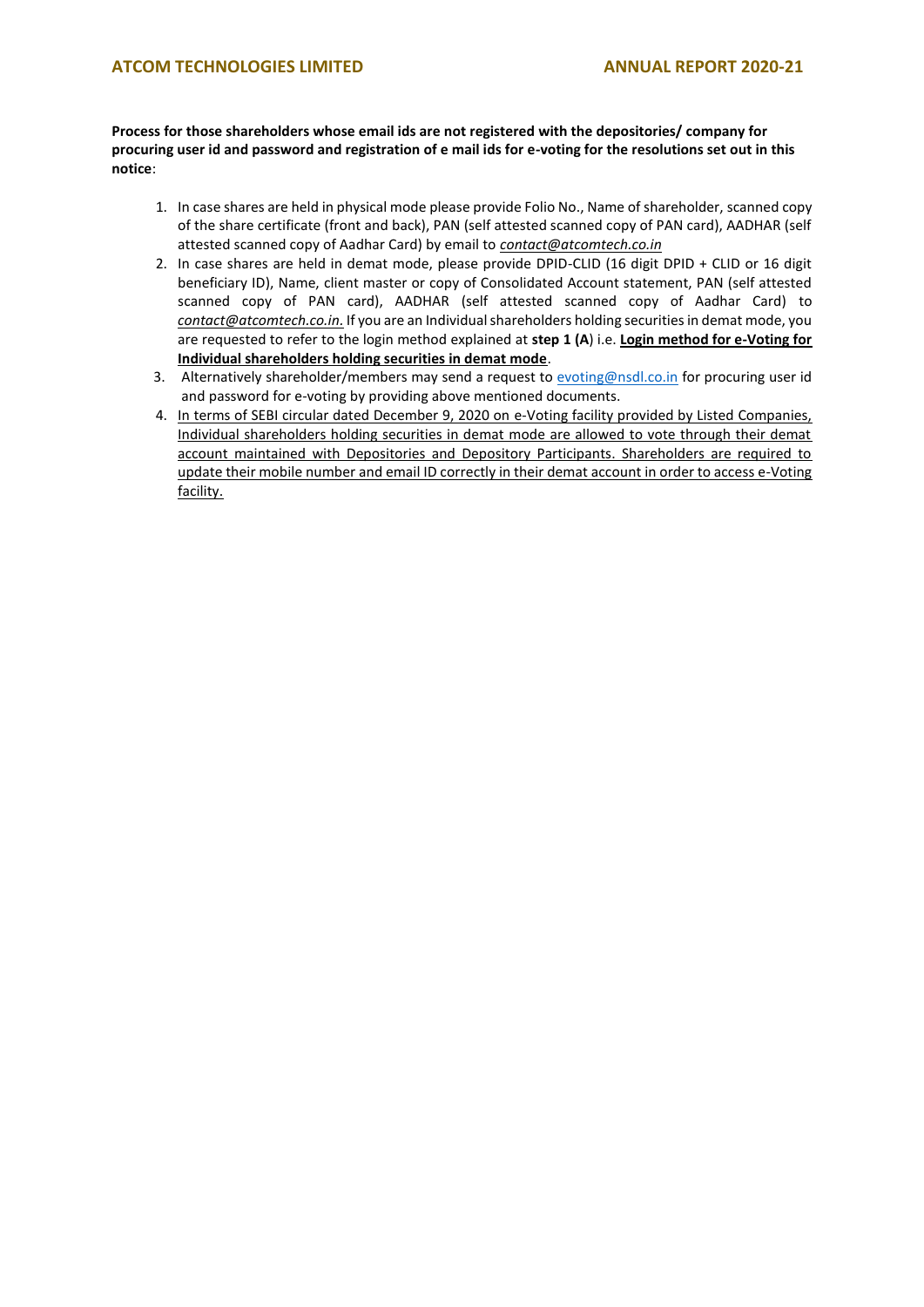# **ATCOM TECHNOLOGIES LIMITED ANNUAL REPORT 2020-21**

#### **PROXY FORM**

*[Pursuant to Section 105(6) of the Companies Act, 2013, and Rule 19(3) of the Companies (Management and Administration) Rules, 2014 -* Form No. MGT-11*]*

# **ATCOM TECHNOLOGIES LIMITED**

| Regd. Office: Flat No 5, Sannidhan, Plot No. 145, Indulal D Bhuva Marg, Wadala Mumbai – 400 031 |
|-------------------------------------------------------------------------------------------------|
| CIN: L29299MH1989PLC054224   Phone: +91 22 35566211                                             |
| Email: contact@atcomtech.co.in   Website: www.atcomtech.co.in                                   |

| I / We, being the Member(s) holding _______________ shares of Atcom Technologies Limited, hereby appoint:     |
|---------------------------------------------------------------------------------------------------------------|
|                                                                                                               |
|                                                                                                               |
|                                                                                                               |
| or failing him / her                                                                                          |
| 2. Name: 2008. 2008. 2008. 2008. 2010. 2010. 2010. 2010. 2010. 2010. 2010. 2010. 2010. 2010. 2010. 2010. 2010 |
|                                                                                                               |
|                                                                                                               |
| or failing him / her                                                                                          |
|                                                                                                               |
|                                                                                                               |
|                                                                                                               |

as my / our proxy to attend and vote (on a poll) for me / us and on my / our behalf at the 31<sup>st</sup> Annual General Meeting of Atcom Technologies Limited to be held on Wednesday, September 29, 2021, at 9:30 a.m. at 5, Sannidhan, Plot No. 145, Indulal D Bhuva Marg, Wadala, Mumbai 400 031 and at any adjournment(s) thereof, in respect of such resolutions as are indicated below:

# **ORDINARY BUSINESS**

1. Consider and adopt (a) the audited financial statement of the Company for the financial year ended March 31, 2021 and the reports of the Board of Directors and Auditors thereon; and (b) the audited consolidated financial statement of the Company for the financial year ended March 31, 2021 and the report of Auditors thereon. (Ordinary Resolution)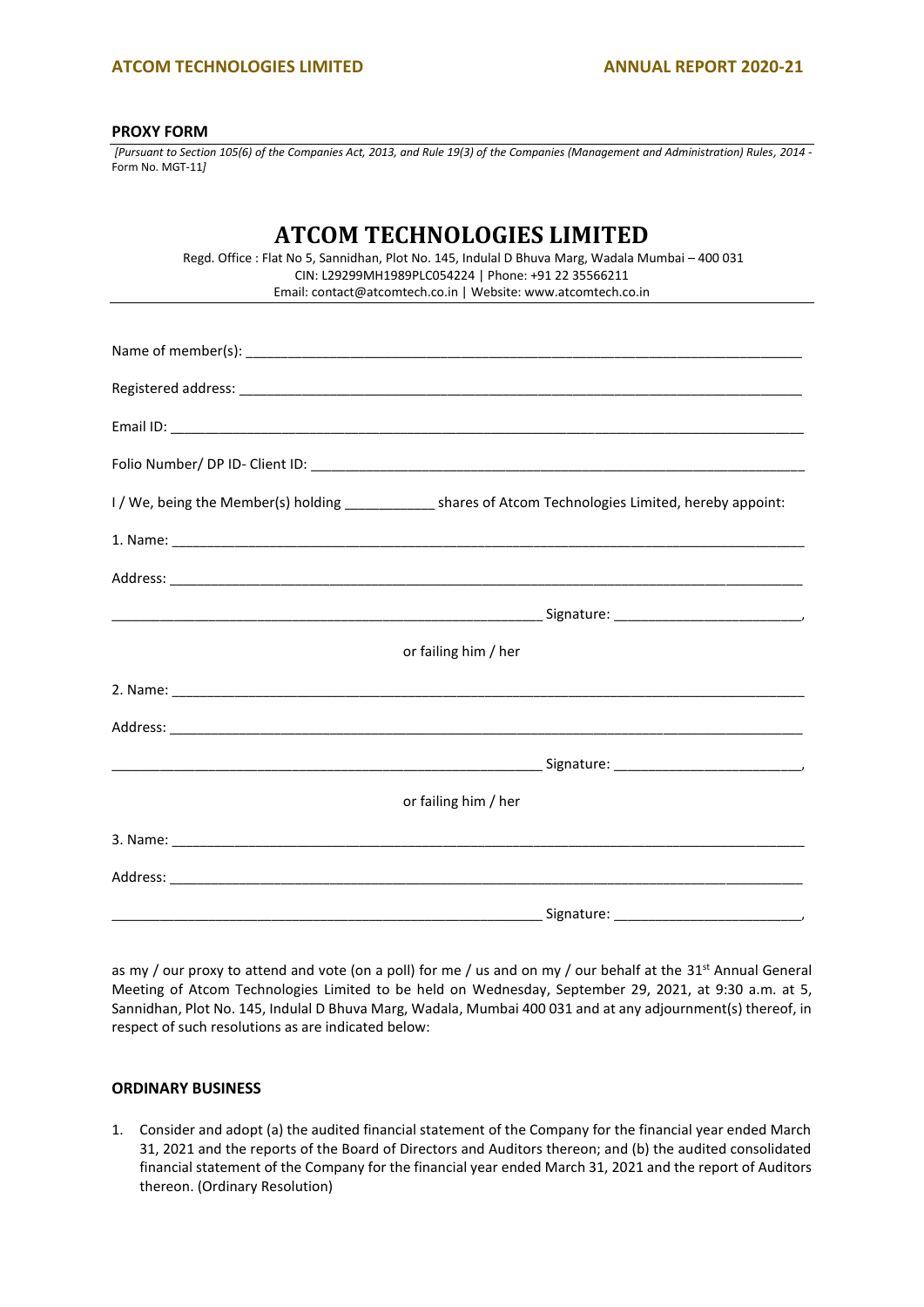# **ATCOM TECHNOLOGIES LIMITED ANNUAL REPORT 2020-21**

2. Re-Appointment of Mrs. Leena Doshi (DIN 00404404) liable to retire by rotation.

#### **SPECIAL BUSINESS**

- 3. Regularisation of Ms. Tanvi Doshi (DIN 01277738) as Non-Executive Director. (Ordinary Resolution)
- 4. To consider restructuring and/or merging and/or hiving off subsidiary companies.

Affix Revenue Stamp of not less than Rs. 1

*Note: This form of proxy in order to be effective should be duly completed and deposited at the Registered Office of the Company, not less than 48 hours before the commencement of the Meeting.*

--------------------------------------------------------------------------------------------

# **ATTENDANCE SLIP**

(To be presented at the entrance of the meeting venue)

# **ATCOM TECHNOLOGIES LIMITED**

Regd. Office: Flat No 5, Sannidhan, Plot No. 145, Indulal D Bhuva Marg, Wadala Mumbai – 400 031 CIN: L29299MH1989PLC054224 | Phone: +91 22 35566211 Email: contact@atcomtech.co.in | Website: www.atcomtech.co.in

I / We hereby record my / our presence at the 31<sup>st</sup> Annual General Meeting (AGM) of the Company held on Wednesday, the September 29, 2021 at 9:30 a.m. at 5, Sannidhan, Plot No. 145, Indulal D Bhuva Marg, Wadala, Mumbai 400 031and at any adjournment(s) thereof.

| Folio No. |  |  |  |
|-----------|--|--|--|
|           |  |  |  |
|           |  |  |  |

**DP ID No. \_\_\_\_\_\_\_\_\_\_\_\_\_\_\_\_\_\_\_\_\_\_\_**

**Client ID No. \_\_\_\_\_\_\_\_\_\_\_\_\_\_\_\_\_\_\_\_\_\_\_**

Name of the Member *Name of the Member* 

Name of the Proxyholder *Name* of the Proxyholder

**\_\_\_\_\_\_\_\_\_\_\_\_\_\_\_\_\_\_\_\_\_\_\_\_\_\_\_\_\_\_** Member's / Proxy's Signature

Notes:

1. Only member / Proxyholder can attend the Meeting.

2. Members are requested to bring their copy of the Annual Report and this Attendance Slip at the AGM.